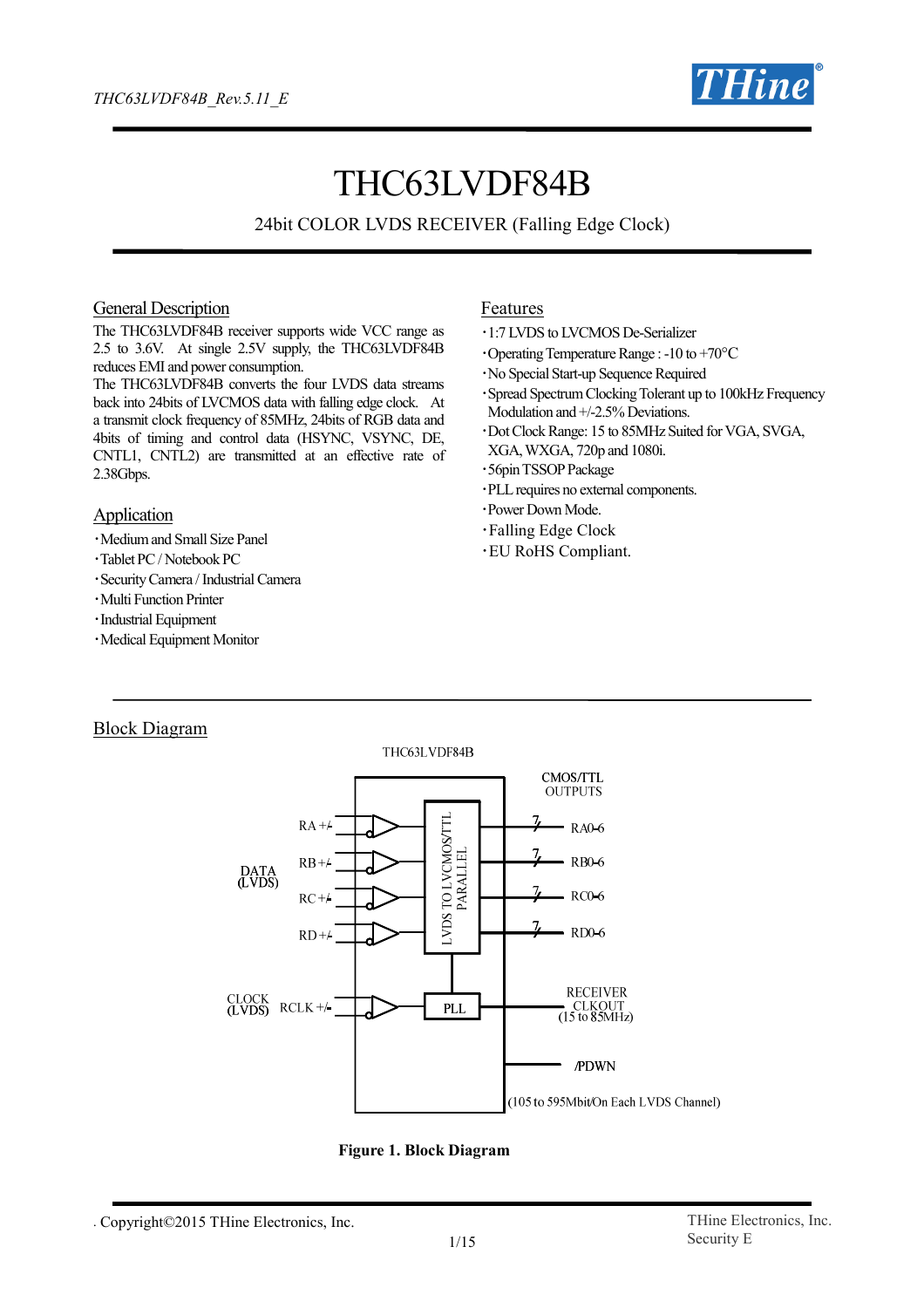

### Pin Diagram



**Figure 2. Pin Diagram**

#### Pin Description

| Pin#<br><b>Direction</b><br><b>Description</b><br><b>Pin Name</b><br><b>Type</b><br>10, 9<br><b>RA+, RA-</b><br>$RB+$ , $RB-$<br>12, 11<br>LVDS Data Inputs<br><b>RC+, RC-</b><br>16, 15<br><b>LVDS</b><br>Input<br>RD+, RD-<br>20, 19<br>18, 17<br>RCLK+.<br><b>LVDS Clock Inputs</b><br>RCLK-<br>$RA0 \sim RA6$<br>27, 29, 30, 32, 33, 35, 37<br>$RBO \sim RB6$<br>38, 39, 43, 45, 46, 47, 51<br><b>Pixel Data Outputs</b><br>$RC0 \sim RC6$<br>53, 54, 55, 1, 3, 5, 6<br>Output<br><b>LVCOMS</b><br>$RDO \sim RDS$<br>7, 34, 41, 42, 49, 50, 2<br><b>CLKOUT</b><br>26<br>Pixel Clock Output<br>H: Normal Operation<br>/PDWN<br>25<br>Input<br>L: Power Down (all outputs are pulled to ground)<br><b>VCC</b><br>31, 40, 48, 56<br>Power Supply Pins for LVCMOS outputs and digital<br>circuitry<br><b>GND</b><br>Ground Pins for LVCMOS outputs and digital circuitry.<br>4, 28, 36, 44, 52<br>LVDS VCC<br>Power Supply Pins for LVDS inputs.<br>13<br>Power<br>Ground Pins for LVDS inputs.<br>LVDS GND<br>8, 14, 21<br>PLL VCC<br>23<br>Power Supply Pins for PLL circuitry.<br>PLL GND<br>Ground Pins for PLL circuitry.<br>22, 24 |  |  |  |  |  |  |  |  |
|------------------------------------------------------------------------------------------------------------------------------------------------------------------------------------------------------------------------------------------------------------------------------------------------------------------------------------------------------------------------------------------------------------------------------------------------------------------------------------------------------------------------------------------------------------------------------------------------------------------------------------------------------------------------------------------------------------------------------------------------------------------------------------------------------------------------------------------------------------------------------------------------------------------------------------------------------------------------------------------------------------------------------------------------------------------------------------------------------------------------------------------|--|--|--|--|--|--|--|--|
|                                                                                                                                                                                                                                                                                                                                                                                                                                                                                                                                                                                                                                                                                                                                                                                                                                                                                                                                                                                                                                                                                                                                          |  |  |  |  |  |  |  |  |
|                                                                                                                                                                                                                                                                                                                                                                                                                                                                                                                                                                                                                                                                                                                                                                                                                                                                                                                                                                                                                                                                                                                                          |  |  |  |  |  |  |  |  |
|                                                                                                                                                                                                                                                                                                                                                                                                                                                                                                                                                                                                                                                                                                                                                                                                                                                                                                                                                                                                                                                                                                                                          |  |  |  |  |  |  |  |  |
|                                                                                                                                                                                                                                                                                                                                                                                                                                                                                                                                                                                                                                                                                                                                                                                                                                                                                                                                                                                                                                                                                                                                          |  |  |  |  |  |  |  |  |
|                                                                                                                                                                                                                                                                                                                                                                                                                                                                                                                                                                                                                                                                                                                                                                                                                                                                                                                                                                                                                                                                                                                                          |  |  |  |  |  |  |  |  |
|                                                                                                                                                                                                                                                                                                                                                                                                                                                                                                                                                                                                                                                                                                                                                                                                                                                                                                                                                                                                                                                                                                                                          |  |  |  |  |  |  |  |  |
|                                                                                                                                                                                                                                                                                                                                                                                                                                                                                                                                                                                                                                                                                                                                                                                                                                                                                                                                                                                                                                                                                                                                          |  |  |  |  |  |  |  |  |
|                                                                                                                                                                                                                                                                                                                                                                                                                                                                                                                                                                                                                                                                                                                                                                                                                                                                                                                                                                                                                                                                                                                                          |  |  |  |  |  |  |  |  |
|                                                                                                                                                                                                                                                                                                                                                                                                                                                                                                                                                                                                                                                                                                                                                                                                                                                                                                                                                                                                                                                                                                                                          |  |  |  |  |  |  |  |  |
|                                                                                                                                                                                                                                                                                                                                                                                                                                                                                                                                                                                                                                                                                                                                                                                                                                                                                                                                                                                                                                                                                                                                          |  |  |  |  |  |  |  |  |
|                                                                                                                                                                                                                                                                                                                                                                                                                                                                                                                                                                                                                                                                                                                                                                                                                                                                                                                                                                                                                                                                                                                                          |  |  |  |  |  |  |  |  |
|                                                                                                                                                                                                                                                                                                                                                                                                                                                                                                                                                                                                                                                                                                                                                                                                                                                                                                                                                                                                                                                                                                                                          |  |  |  |  |  |  |  |  |
|                                                                                                                                                                                                                                                                                                                                                                                                                                                                                                                                                                                                                                                                                                                                                                                                                                                                                                                                                                                                                                                                                                                                          |  |  |  |  |  |  |  |  |
|                                                                                                                                                                                                                                                                                                                                                                                                                                                                                                                                                                                                                                                                                                                                                                                                                                                                                                                                                                                                                                                                                                                                          |  |  |  |  |  |  |  |  |
|                                                                                                                                                                                                                                                                                                                                                                                                                                                                                                                                                                                                                                                                                                                                                                                                                                                                                                                                                                                                                                                                                                                                          |  |  |  |  |  |  |  |  |
|                                                                                                                                                                                                                                                                                                                                                                                                                                                                                                                                                                                                                                                                                                                                                                                                                                                                                                                                                                                                                                                                                                                                          |  |  |  |  |  |  |  |  |
|                                                                                                                                                                                                                                                                                                                                                                                                                                                                                                                                                                                                                                                                                                                                                                                                                                                                                                                                                                                                                                                                                                                                          |  |  |  |  |  |  |  |  |
|                                                                                                                                                                                                                                                                                                                                                                                                                                                                                                                                                                                                                                                                                                                                                                                                                                                                                                                                                                                                                                                                                                                                          |  |  |  |  |  |  |  |  |
|                                                                                                                                                                                                                                                                                                                                                                                                                                                                                                                                                                                                                                                                                                                                                                                                                                                                                                                                                                                                                                                                                                                                          |  |  |  |  |  |  |  |  |
|                                                                                                                                                                                                                                                                                                                                                                                                                                                                                                                                                                                                                                                                                                                                                                                                                                                                                                                                                                                                                                                                                                                                          |  |  |  |  |  |  |  |  |
|                                                                                                                                                                                                                                                                                                                                                                                                                                                                                                                                                                                                                                                                                                                                                                                                                                                                                                                                                                                                                                                                                                                                          |  |  |  |  |  |  |  |  |

**Table 1. Pin Description**

<sup>.</sup> Copyright©2015 THine Electronics, Inc. THine Electronics, Inc.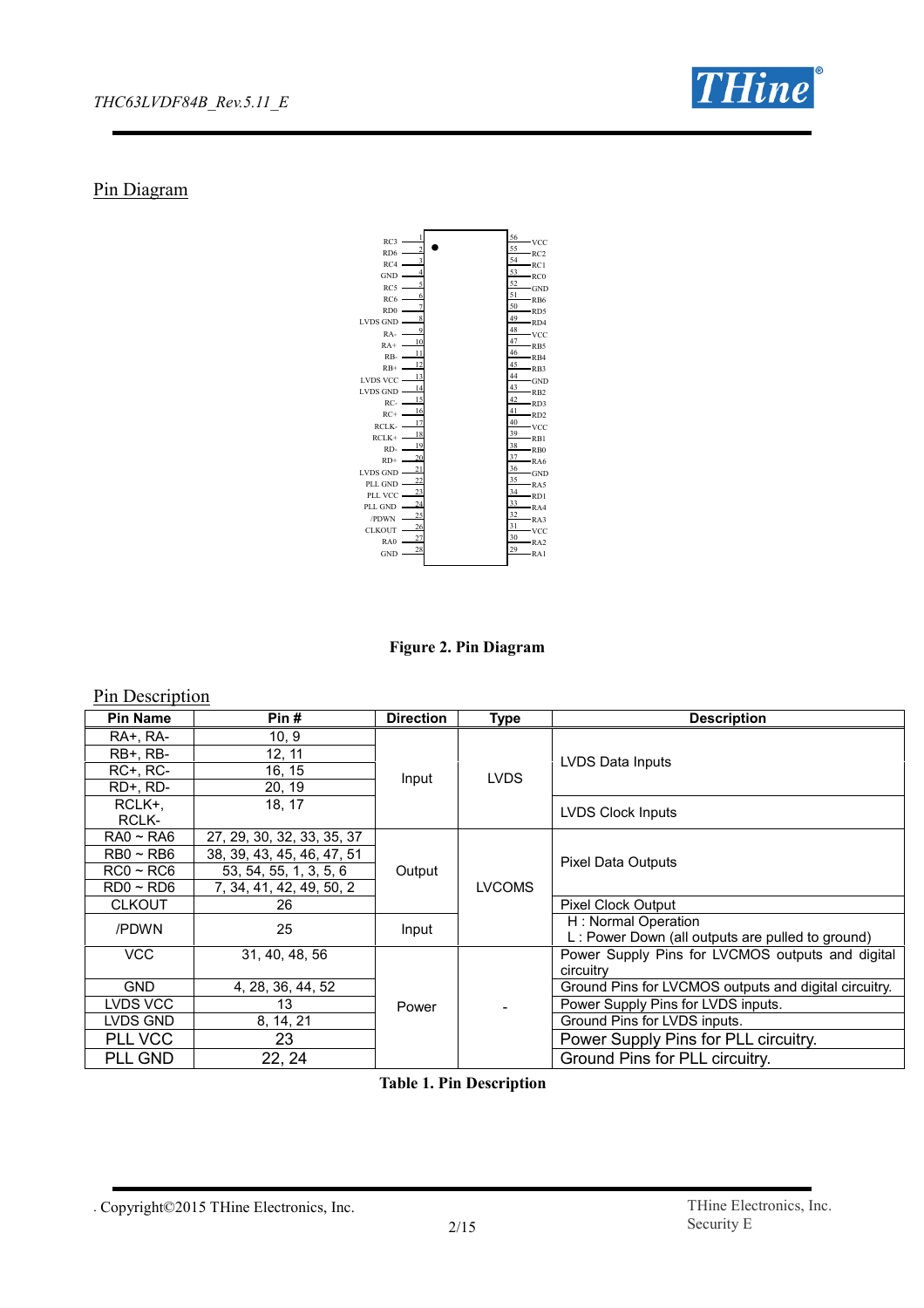

#### Absolute Maximum Ratings

| Parameter                        | Min    | Max         | Unit |
|----------------------------------|--------|-------------|------|
| Supply Voltage (VCC)             | $-0.3$ | $+4.0$      |      |
| <b>LVCMOS Input Voltage</b>      | $-0.3$ | $VCC + 0.3$ |      |
| <b>LVCMOS Output Voltage</b>     | $-0.3$ | $VCC + 0.3$ |      |
| LVDS Input Pin                   | $-0.3$ | $VCC + 0.3$ |      |
| Junction Temperature             |        | $+125$      | °C   |
| Storage Temperature              | -55    | $+150$      | °C   |
| Reflow Peak Temperature          |        | $+260$      | °C   |
| Reflow Peak Temperature Time     |        | 10          | sec  |
| Maximum Power Dissipation @+25°C |        | 1.9         | W    |

**Table 2. Absolute Maximum Ratings**

#### Recommended Operating Conditions

| Symbol                   | Parameter                     | Min                  | l VD | Max   | Unit  |            |
|--------------------------|-------------------------------|----------------------|------|-------|-------|------------|
| $\overline{\phantom{a}}$ | All Supply Voltage            | 2.5                  |      | 3.6   |       |            |
| Та                       | Operating Ambient Temperature |                      | -10  | $+25$ | $+70$ | °C         |
|                          |                               | $VCC = 2.5V$ to 2.7V | 20   |       | 70    | MHz        |
| $\overline{\phantom{a}}$ | <b>Clock Frequency</b>        | $VCC = 2.7V$ to 3.0V | 15   |       | 70    | <b>MHz</b> |
|                          |                               | $VCC = 3.0V$ to 3.6V | 15   |       | 85    | MHz        |

#### **Table 3. Recommended Operating Conditions**

"Absolute Maximum Ratings" are those values beyond which the safety of the device can not be guaranteed. They are not meant to imply that the device should be operated at these limits. The tables of "Electrical Characteristics Table4, 5, 6, 7" specify conditions for device operation.

"Absolute Maximum Rating" value also includes behavior of overshooting and undershooting.

#### Equivalent LVDS Input Schematic Diagram



**Figure 3. LVDS Input Schematic Diagram**

<sup>.</sup> Copyright©2015 THine Electronics, Inc. THine Electronics, Inc.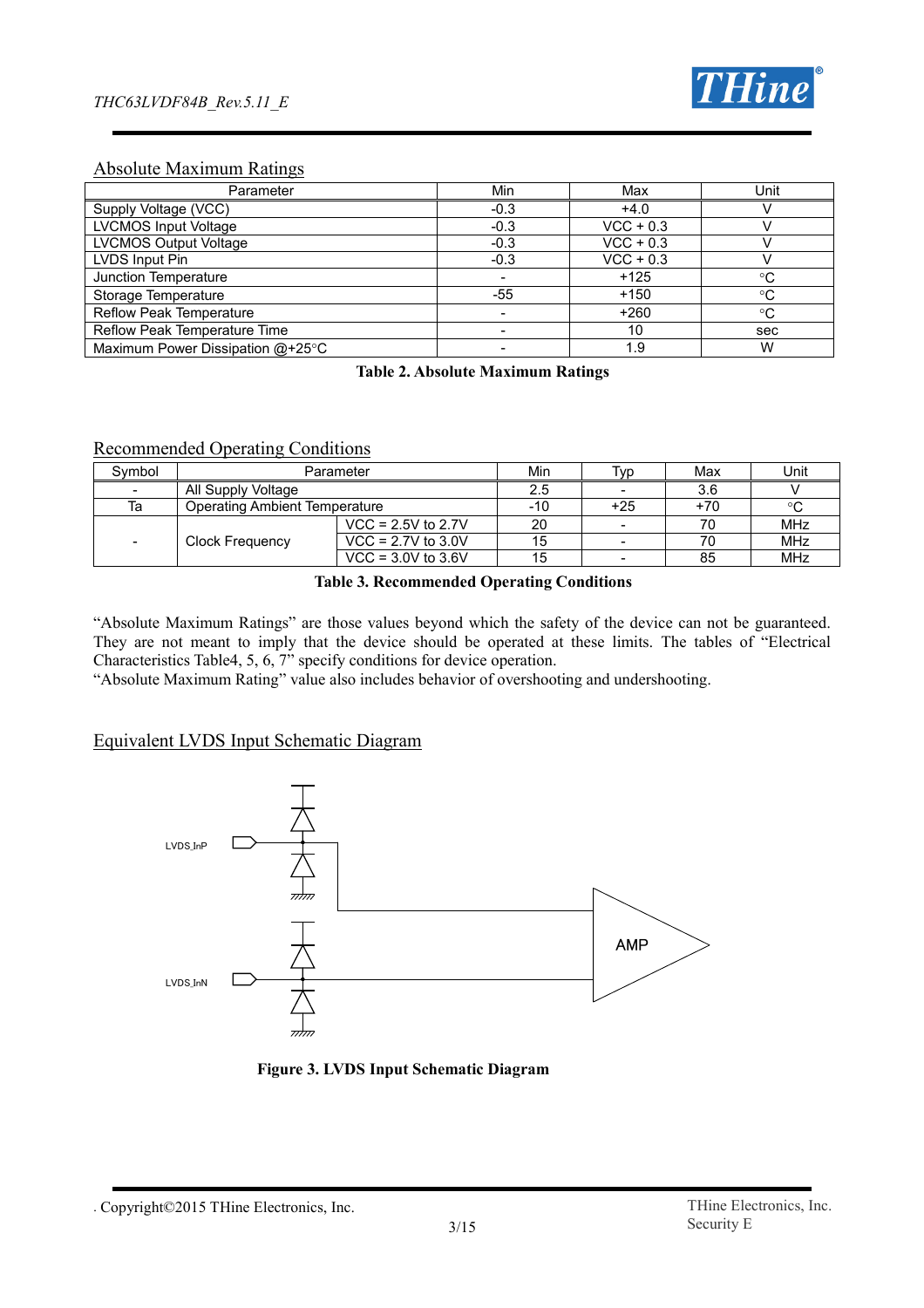

## Power Consumption

| Symbol                                                           | Parameter                                                                            | Conditions                                  | Typ* | Max | Unit |  |
|------------------------------------------------------------------|--------------------------------------------------------------------------------------|---------------------------------------------|------|-----|------|--|
| <b>I</b> RCCG                                                    | <b>LVDS Receiver</b><br><b>Operating Current</b><br>Gray Scale Pattern 16<br>(Fig.4) | RL=100 $\Omega$ , CL=8pF, f=65MHz, VCC=3.3V | 41   | 53  | mA   |  |
|                                                                  |                                                                                      | RL=100 $\Omega$ , CL=8pF, f=85MHz, VCC=3.3V | 52   | 64  | mA   |  |
|                                                                  |                                                                                      | $RL=100\Omega$ , CL=8pF, f=65MHz, VCC=2.5V  | 30   | 42  | mA   |  |
| <b>LVDS Receiver</b><br><b>Operating Current</b><br><b>IRCCW</b> |                                                                                      | $RL=100\Omega$ , CL=8pF, f=65MHz, VCC=3.3V  | 72   | 94  | mA   |  |
|                                                                  | <b>Worst Case Pattern</b>                                                            | RL=100 $\Omega$ , CL=8pF, f=85MHz, VCC=3.3V | 84   | 96  | mA   |  |
|                                                                  | (Fig.5)                                                                              | RL=100 $\Omega$ , CL=8pF, f=65MHz, VCC=2.5V | 42   | 64  | mA   |  |
| <b>I</b> RCCS                                                    | <b>LVDS Receiver</b><br>Power Down Current                                           | /PDWN=I                                     |      | 10  | μA   |  |
| *Typ values are at the conditions of $Ta = +25^{\circ}C$         |                                                                                      |                                             |      |     |      |  |

Typ values are at the conditions of  $Ta =$ 

#### **Table 4. Power Consumption**

## 16 Grayscale Pattern



<sup>.</sup> Copyright©2015 THine Electronics, Inc. THine Electronics, Inc.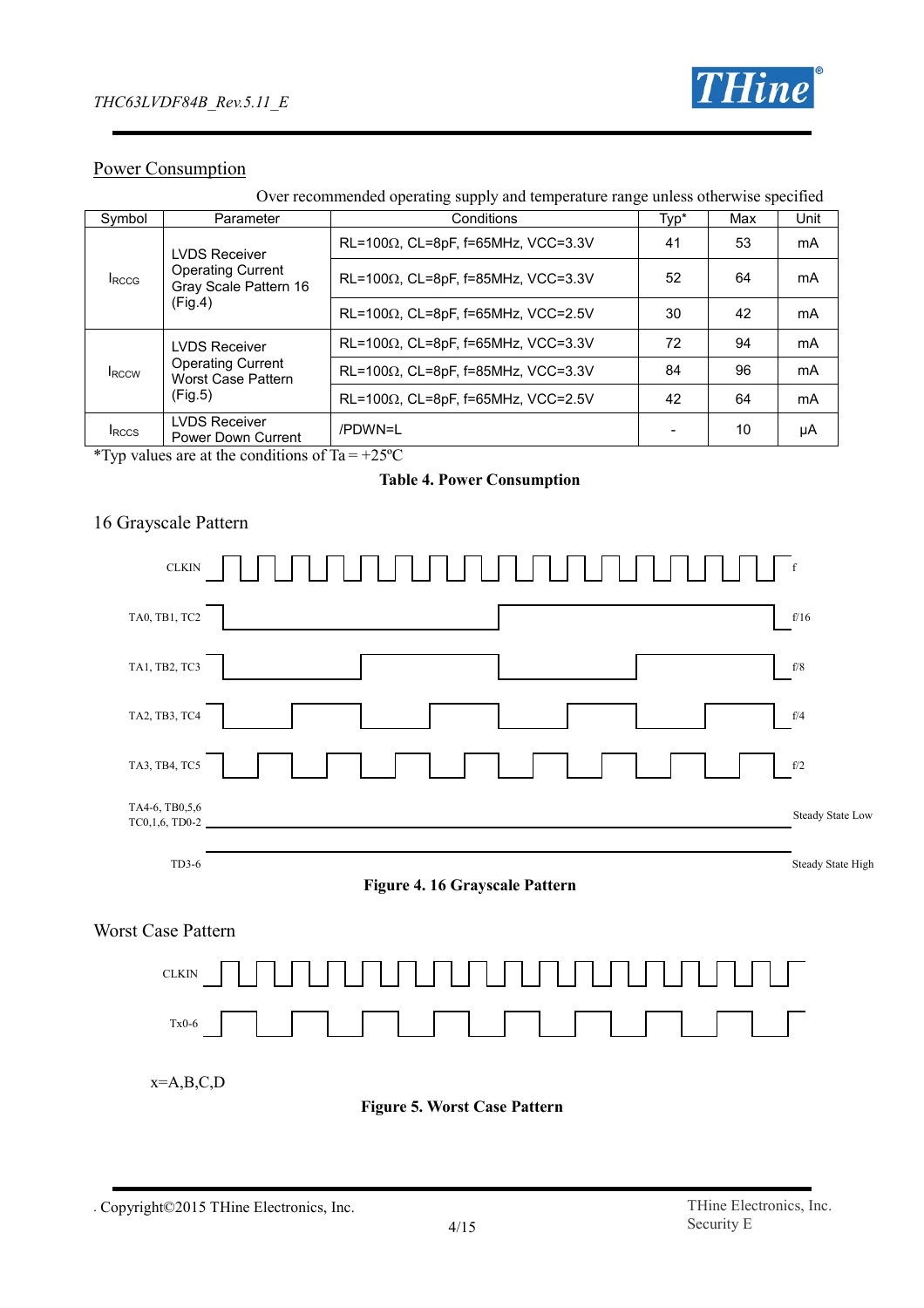

#### Electrical Characteristics

#### **LVCMOS DC Specifications**

#### Over recommended operating supply and temperature range unless otherwise specified

| Symbol           | Parameter                 | Conditions                                  | Min        | Typ* | Max        | Unit |
|------------------|---------------------------|---------------------------------------------|------------|------|------------|------|
| Vıн              | High Level Input Voltage  |                                             | 2.0        |      | <b>VCC</b> |      |
| V <sub>IL</sub>  | Low Level Input Voltage   |                                             | <b>GND</b> |      | 0.8        |      |
| V <sub>OH1</sub> | High Level Output Voltage | $VCC = 3.0V$ to 3.6V<br>$I_{OH} = -4mA$     | 2.4        |      |            |      |
| $V_{OL1}$        | Low Level Output Voltage  | $VCC = 3.0V$ to 3.6V<br>$\ln = 4 \text{mA}$ |            |      | 0.4        |      |
| V <sub>OH2</sub> | High Level Output Voltage | $VCC = 2.5V$ to 3.0V<br>$I_{OH}$ = -2mA     | 2.1        |      |            |      |
| V <sub>OL2</sub> | Low Level Output Voltage  | $VCC = 2.5V$ to 3.0V<br>$I_{OL}$ = 2mA      |            |      | 0.4        |      |
| I <sub>IN</sub>  | Input Current             | $GND \leq V_{IN} \leq VCC$                  |            |      | ±10        | μA   |

#### **Table 5. LVCMOS DC Specifications**

#### **LVDS Receiver DC Specifications**

Over recommended operating supply and temperature range unless otherwise specified

| Svmbol          | Parameter                         | Conditions                           | Min    | Typ* | Max      | Unit |
|-----------------|-----------------------------------|--------------------------------------|--------|------|----------|------|
| V <sub>TH</sub> | Differential Input High Threshold | $RL = 100\Omega$                     |        |      | 100      | mV   |
| Vтı             | Differential Input Low Threshold  | $VIC = +1.2V$                        | $-100$ |      |          | mV   |
| <sup>I</sup> IN | Input Current                     | $V_{IN}$ = +2.4 / 0V<br>$VCC = 3.6V$ |        |      | $\pm 10$ | μA   |

**Table 6. LVDS Receiver DC Specifications**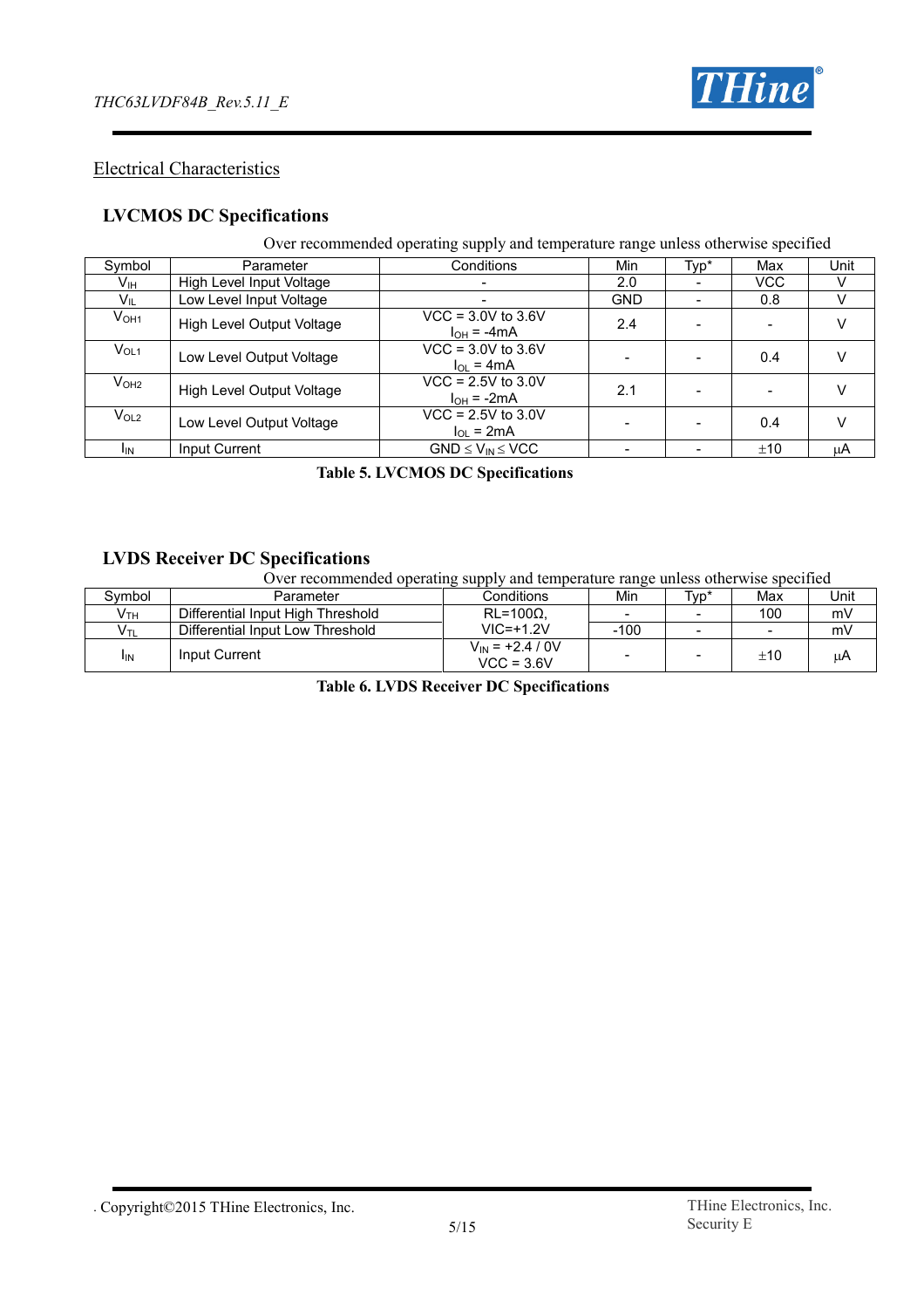

|                             | Over recommended operating supply and temperature range unless otherwise specified |                        |               |      |              |    |  |  |
|-----------------------------|------------------------------------------------------------------------------------|------------------------|---------------|------|--------------|----|--|--|
| Symbol                      | Parameter                                                                          | Min                    | Typ           | Max  | Unit         |    |  |  |
|                             | <b>CLKOUT</b>                                                                      | $VCC = 2.5V$ to 2.7V   | 14.3          |      | 50.0         |    |  |  |
| t <sub>RCP</sub>            | <b>Transition Time</b>                                                             | $VCC = 2.7V$ to 3.0V   | 14.3          | т    | 66.6         | ns |  |  |
|                             |                                                                                    | $VCC = 3.0V$ to $3.6V$ | 11.8          |      | 66.6         |    |  |  |
| $\mathsf{t}_{\mathsf{RCH}}$ | <b>CLKOUT High Time</b>                                                            |                        |               | 4T/7 |              | ns |  |  |
| $t_{\text{RCL}}$            | <b>CLKOUT Low Time</b>                                                             |                        |               | 3T/7 |              | ns |  |  |
| $t_{\scriptstyle\rm RCD}$   | RCLK IN to CLKOUT +/- Delay                                                        |                        |               | 5T/7 |              | ns |  |  |
| $t_{\mathsf{RS}}$           | LVCMOS Data Setup to CLKOUT                                                        |                        | $0.35T - 0.3$ |      |              | ns |  |  |
| $t_{\mathsf{RH}}$           | LVCMOS Data Hold from CLKOUT                                                       |                        | $0.45T - 1.6$ |      |              | ns |  |  |
| t <sub>tuh</sub>            | LVCMOS Low to High Transition Time                                                 |                        |               | 2.0  | 3.0          | ns |  |  |
| t <sub>thl</sub>            | LVCMOS High to Low Transition Time                                                 |                        |               | 1.8  | 3.0          | ns |  |  |
| t <sub>RIP1</sub>           | Input Data Position0 (T=11.76ns)                                                   |                        | $-0.4$        | 0.0  | $+0.4$       | ns |  |  |
| tripo                       | Input Data Position1 (T=11.76ns)                                                   |                        | $T/7 - 0.4$   | T/7  | $T/7 + 0.4$  | ns |  |  |
| t <sub>RIP6</sub>           | Input Data Position2 (T=11.76ns)                                                   |                        | $2T/7-0.4$    | 2T/7 | $2T/7 + 0.4$ | ns |  |  |
| t <sub>RIP5</sub>           | Input Data Position3 (T=11.76ns)                                                   |                        | $3T/7 - 0.4$  | 3T/7 | $3T/7 + 0.4$ | ns |  |  |
| t <sub>RIP4</sub>           | Input Data Position4 (T=11.76ns)                                                   |                        | $4T/7 - 0.4$  | 4T/7 | $4T/7 + 0.4$ | ns |  |  |
| $t_{\text{RIP3}}$           | Input Data Position 5 (T=11.76ns)                                                  |                        | $5T/7 - 0.4$  | 5T/7 | $5T/7 + 0.4$ | ns |  |  |
| t <sub>RIP2</sub>           | Input Data Position6 (T=11.76ns)                                                   |                        | $6T/7 - 0.4$  | 6T/7 | $6T/7 + 0.4$ | ns |  |  |
| <b>TRPLL</b>                | Phase Lock Loop Set                                                                |                        |               |      | 10.0         | ms |  |  |

#### **LVCMOS & LVDS Receiver AC Specifications**

\*Typ values are at the conditions of VCC=3.3V and Ta =  $+25^{\circ}$ C

#### **Table 7. LVCMOS & LVDS Receiver AC Specifications**

#### LVCMOS Output



**Figure 6. CLKOUT Transmission Time**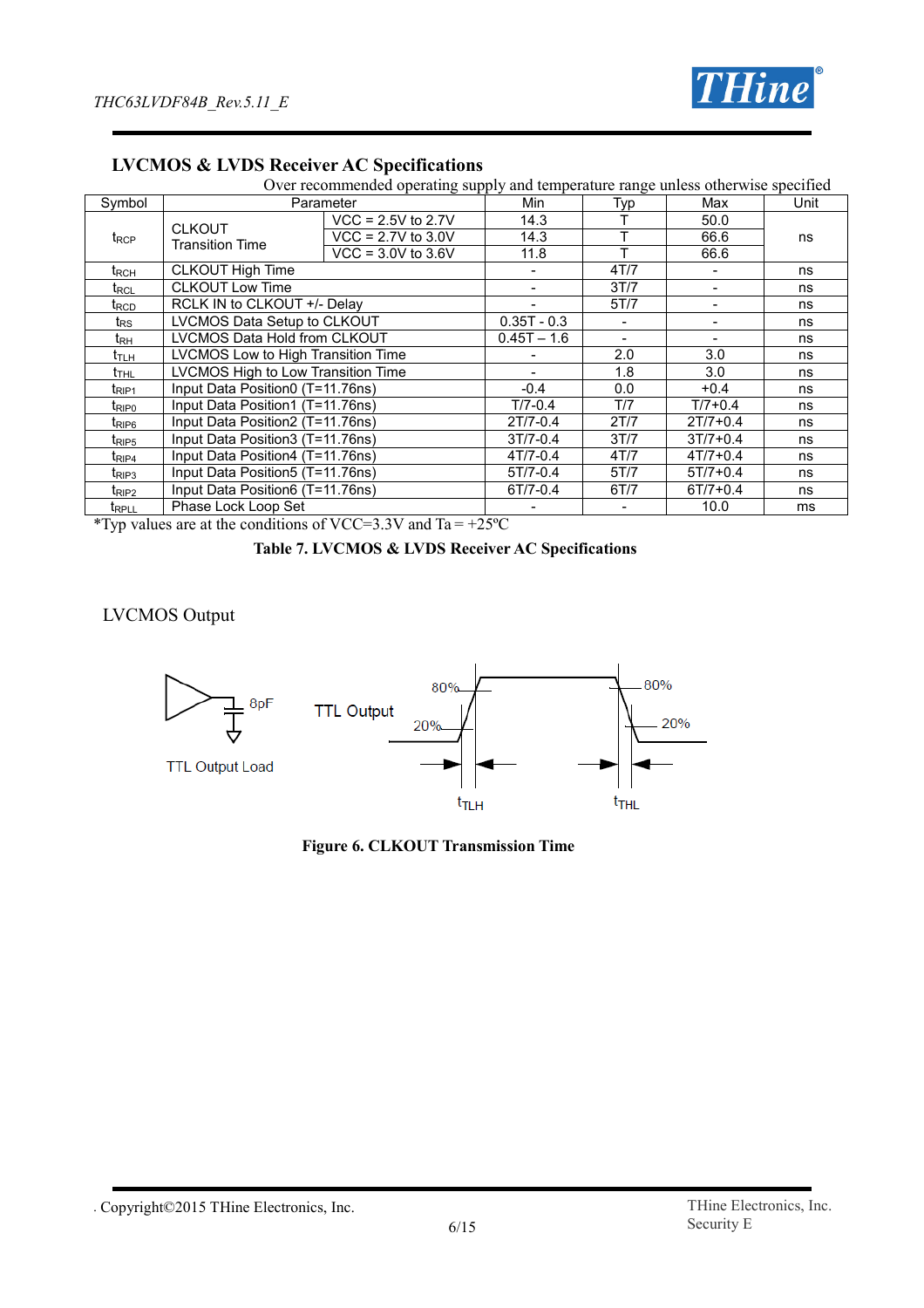

## AC Timing Diagrams

LVDS Input Data Position



**Figure 7. LVDS Input Data Position**

<sup>.</sup> Copyright©2015 THine Electronics, Inc. THine Electronics, Inc.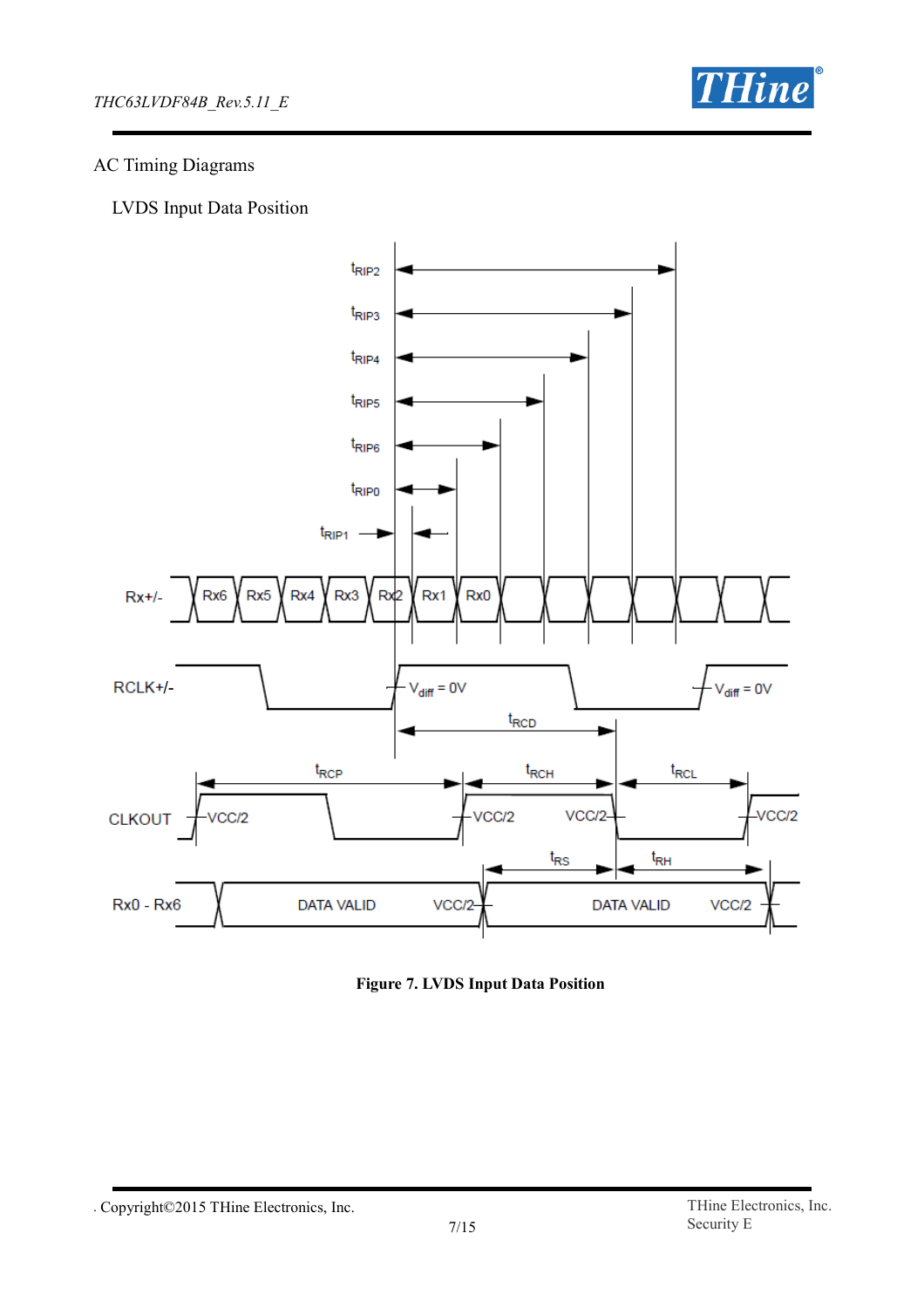

Phase Lock Loop Set Time



**Figure 8. PLL Lock Loop Set Time**

<sup>.</sup> Copyright©2015 THine Electronics, Inc. THine Electronics, Inc.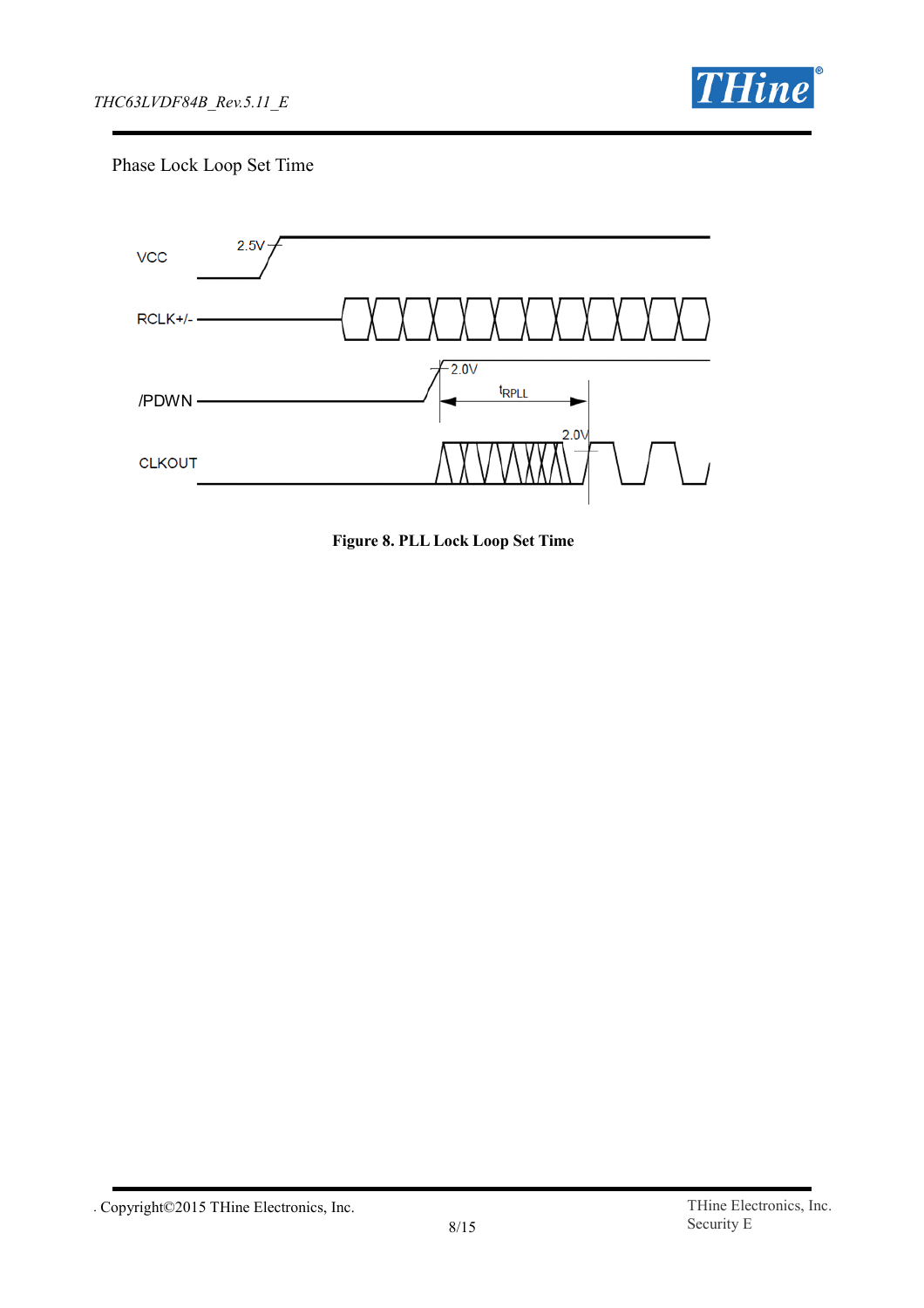

## LVDS Data Timing Diagram



Pixel Data Mapping for JEIDA Format (6bit, 8bit Application)

| TX Pin           | 6bit                     | 8bit            | <b>RX</b> Pin    |
|------------------|--------------------------|-----------------|------------------|
| TA <sub>0</sub>  | R2                       | R <sub>2</sub>  | RA <sub>0</sub>  |
| TA <sub>1</sub>  | R3                       | R <sub>3</sub>  | RA <sub>1</sub>  |
| TA <sub>2</sub>  | R <sub>4</sub>           | R <sub>4</sub>  | RA <sub>2</sub>  |
| TA <sub>3</sub>  | R <sub>5</sub>           | R <sub>5</sub>  | RA3              |
| TA4              | R <sub>6</sub>           | R <sub>6</sub>  | RA4              |
| TA <sub>5</sub>  | R7                       | R7              | RA <sub>5</sub>  |
| TA <sub>6</sub>  | G <sub>2</sub>           | G <sub>2</sub>  | RA <sub>6</sub>  |
| TB <sub>0</sub>  | G <sub>3</sub>           | G <sub>3</sub>  | RB <sub>0</sub>  |
| TB <sub>1</sub>  | $\overline{\mathsf{G4}}$ | G4              | $\overline{RB1}$ |
| TB <sub>2</sub>  | G <sub>5</sub>           | G5              | R <sub>B2</sub>  |
| $\overline{TB3}$ | $\overline{G6}$          | $\overline{G6}$ | $\overline{RB3}$ |
| TB4              | G7                       | G7              | RB4              |
| TB <sub>5</sub>  | $\overline{B2}$          | $\overline{B2}$ | RB5              |
| TB6              | B <sub>3</sub>           | B <sub>3</sub>  | RB <sub>6</sub>  |
| TC <sub>0</sub>  | <b>B4</b>                | B <sub>4</sub>  | RC <sub>0</sub>  |
| TC <sub>1</sub>  | B <sub>5</sub>           | B <sub>5</sub>  | RC <sub>1</sub>  |
| TC <sub>2</sub>  | B6                       | B <sub>6</sub>  | $\overline{RC2}$ |
| TC <sub>3</sub>  | <b>B7</b>                | B7              | RC3              |
| TC4              | Hsync                    | Hsync           | $\overline{RC4}$ |
| TC <sub>5</sub>  | V <sub>sync</sub>        | Vsync           | RC5              |
| TC6              | DE                       | DE              | RC <sub>6</sub>  |
| TD <sub>0</sub>  |                          | R <sub>0</sub>  | RD <sub>0</sub>  |
| TD <sub>1</sub>  | -                        | R <sub>1</sub>  | RD <sub>1</sub>  |
| TD <sub>2</sub>  | -                        | G <sub>0</sub>  | RD <sub>2</sub>  |
| TD3              | $\overline{\phantom{0}}$ | G1              | RD <sub>3</sub>  |
| TD <sub>4</sub>  | -                        | B <sub>0</sub>  | RD4              |
| TD <sub>5</sub>  | -                        | <b>B1</b>       | RD <sub>5</sub>  |
| TD <sub>6</sub>  | -                        | N/A             | RD <sub>6</sub>  |

Note : Use TA to TC channels and open TD channel for 6bit application. **Table 8. Data Mapping for JEIDA Format**

<sup>.</sup> Copyright©2015 THine Electronics, Inc. THine Electronics, Inc.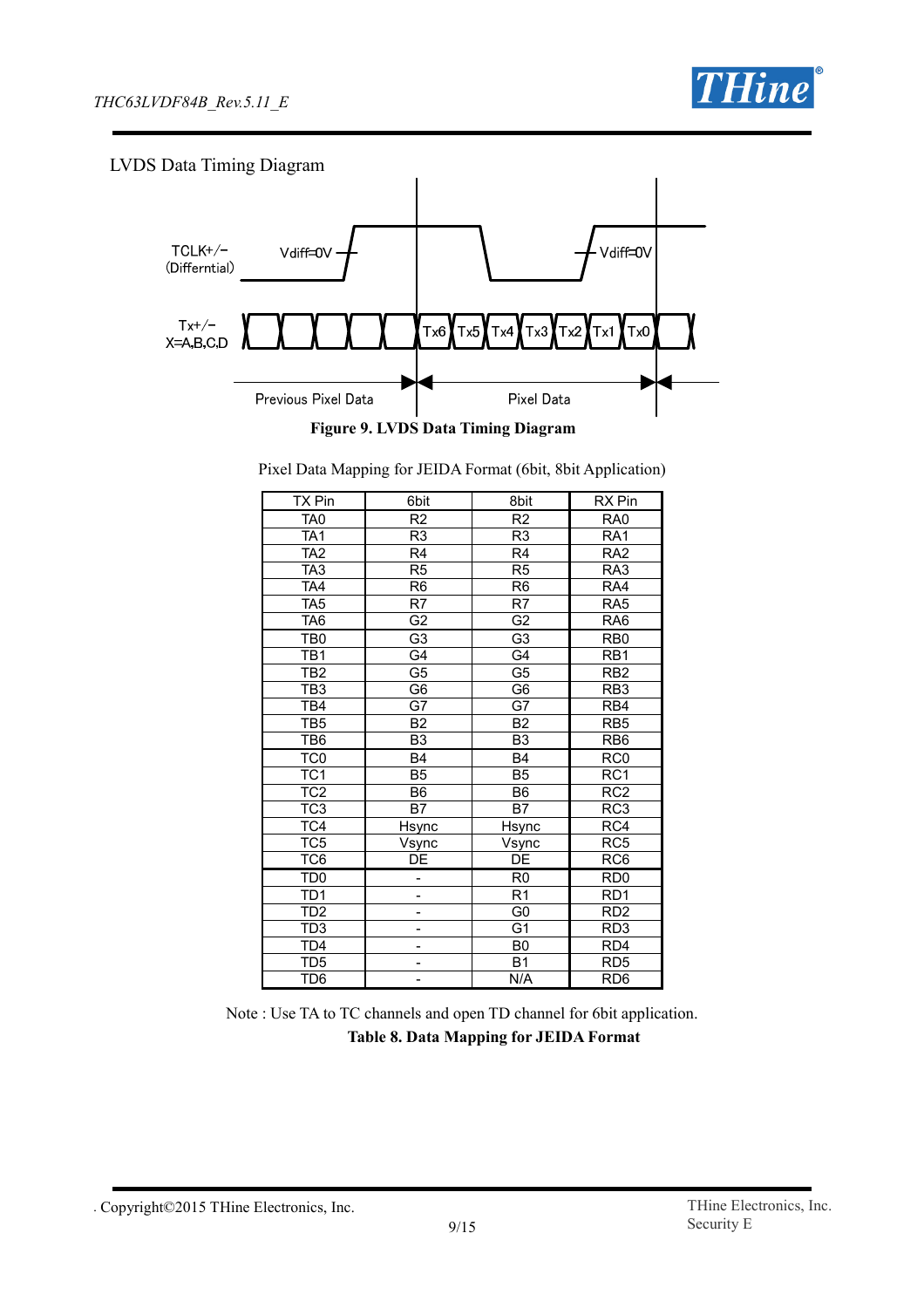

| <b>TX Pin</b>   | 6bit            | 8bit            | <b>RX</b> Pin    |
|-----------------|-----------------|-----------------|------------------|
| TA <sub>0</sub> | R <sub>0</sub>  | R <sub>0</sub>  | RA <sub>0</sub>  |
| TA <sub>1</sub> | R <sub>1</sub>  | R <sub>1</sub>  | RA <sub>1</sub>  |
| TA <sub>2</sub> | $\overline{R2}$ | $\overline{R2}$ | RA <sub>2</sub>  |
| TA <sub>3</sub> | R <sub>3</sub>  | R <sub>3</sub>  | RA3              |
| TA4             | R <sub>4</sub>  | R <sub>4</sub>  | RA4              |
| TA <sub>5</sub> | R <sub>5</sub>  | R <sub>5</sub>  | RA <sub>5</sub>  |
| TA <sub>6</sub> | G <sub>0</sub>  | G <sub>0</sub>  | RA <sub>6</sub>  |
| TB <sub>0</sub> | G <sub>1</sub>  | G <sub>1</sub>  | RB <sub>0</sub>  |
| TB <sub>1</sub> | G <sub>2</sub>  | G2              | RB <sub>1</sub>  |
| TB2             | $\overline{G3}$ | G <sub>3</sub>  | RB <sub>2</sub>  |
| TB <sub>3</sub> | G4              | G4              | RB <sub>3</sub>  |
| TB4             | G <sub>5</sub>  | G <sub>5</sub>  | RB4              |
| TB <sub>5</sub> | B <sub>0</sub>  | B <sub>0</sub>  | RB <sub>5</sub>  |
| TB6             | <b>B1</b>       | B <sub>1</sub>  | RB <sub>6</sub>  |
| TC <sub>0</sub> | B <sub>2</sub>  | <b>B2</b>       | RC <sub>0</sub>  |
| TC <sub>1</sub> | B <sub>3</sub>  | B <sub>3</sub>  | RC1              |
| TC <sub>2</sub> | <b>B4</b>       | B <sub>4</sub>  | RC <sub>2</sub>  |
| TC <sub>3</sub> | B <sub>5</sub>  | B <sub>5</sub>  | RC <sub>3</sub>  |
| TC4             | <b>Hsync</b>    | <b>Hsync</b>    | $\overline{RC4}$ |
| TC <sub>5</sub> | Vsync           | Vsync           | RC <sub>5</sub>  |
| TC <sub>6</sub> | DE              | $\overline{DE}$ | RC <sub>6</sub>  |
| TD <sub>0</sub> | $\overline{a}$  | R <sub>6</sub>  | RD <sub>0</sub>  |
| TD <sub>1</sub> | ÷,              | R7              | RD <sub>1</sub>  |
| TD2             | -               | G <sub>6</sub>  | R <sub>D</sub> 2 |
| TD <sub>3</sub> | -               | G7              | RD <sub>3</sub>  |
| TD <sub>4</sub> | -               | B <sub>6</sub>  | RD <sub>4</sub>  |
| TD <sub>5</sub> | -               | B7              | RD <sub>5</sub>  |
| TD <sub>6</sub> | -               | N/A             | RD <sub>6</sub>  |

Pixel Data Mapping for VESA Format (6bit, 8bit Application)

Note : Use TA to TC channels and open TD channel for 6bit application. **Table 9. Data Mapping for VESA Format**

<sup>.</sup> Copyright©2015 THine Electronics, Inc. THine Electronics, Inc.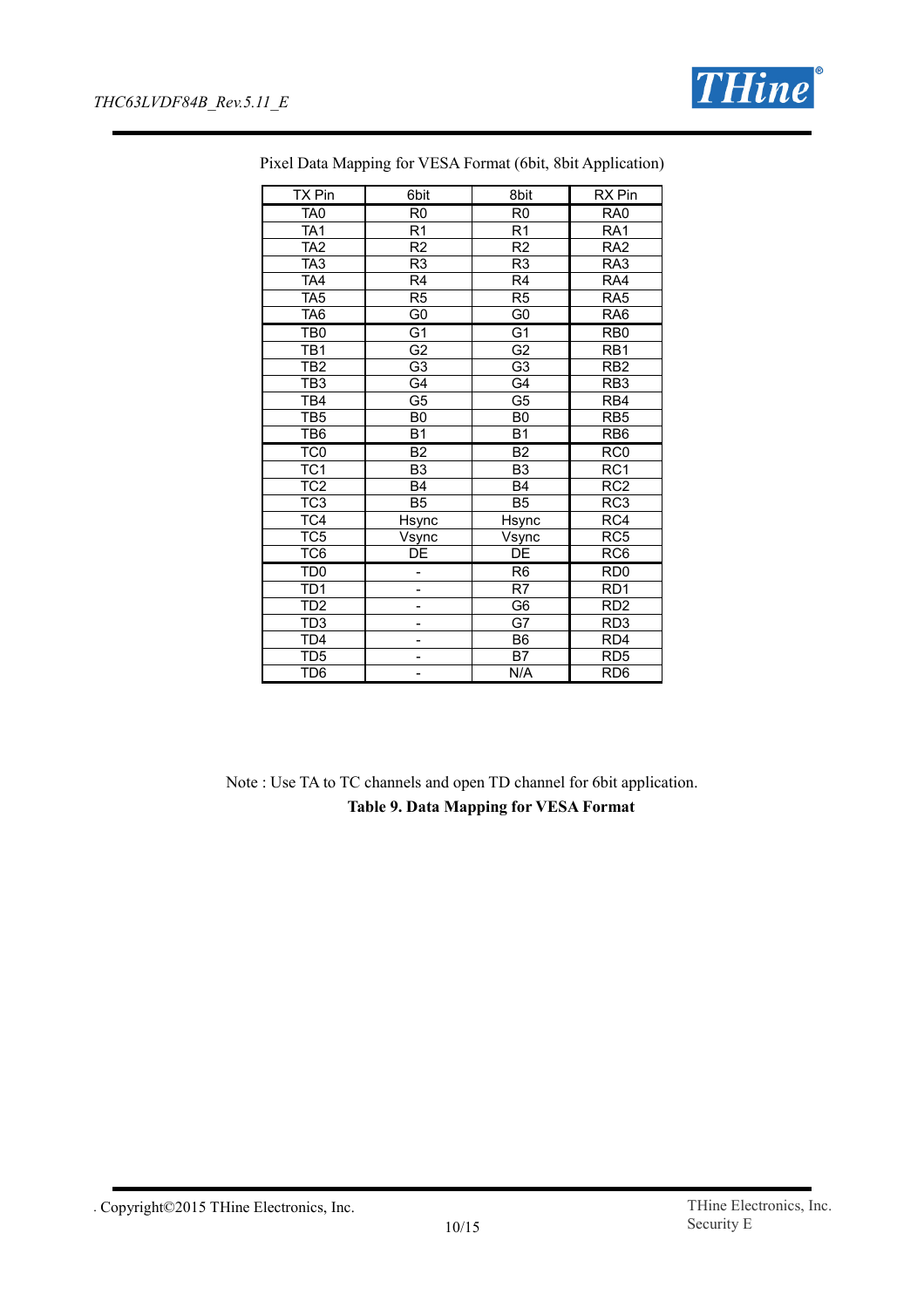



#### **Normal Connection with JEIDA Format**

**Figure 10. Typical Connection Diagram**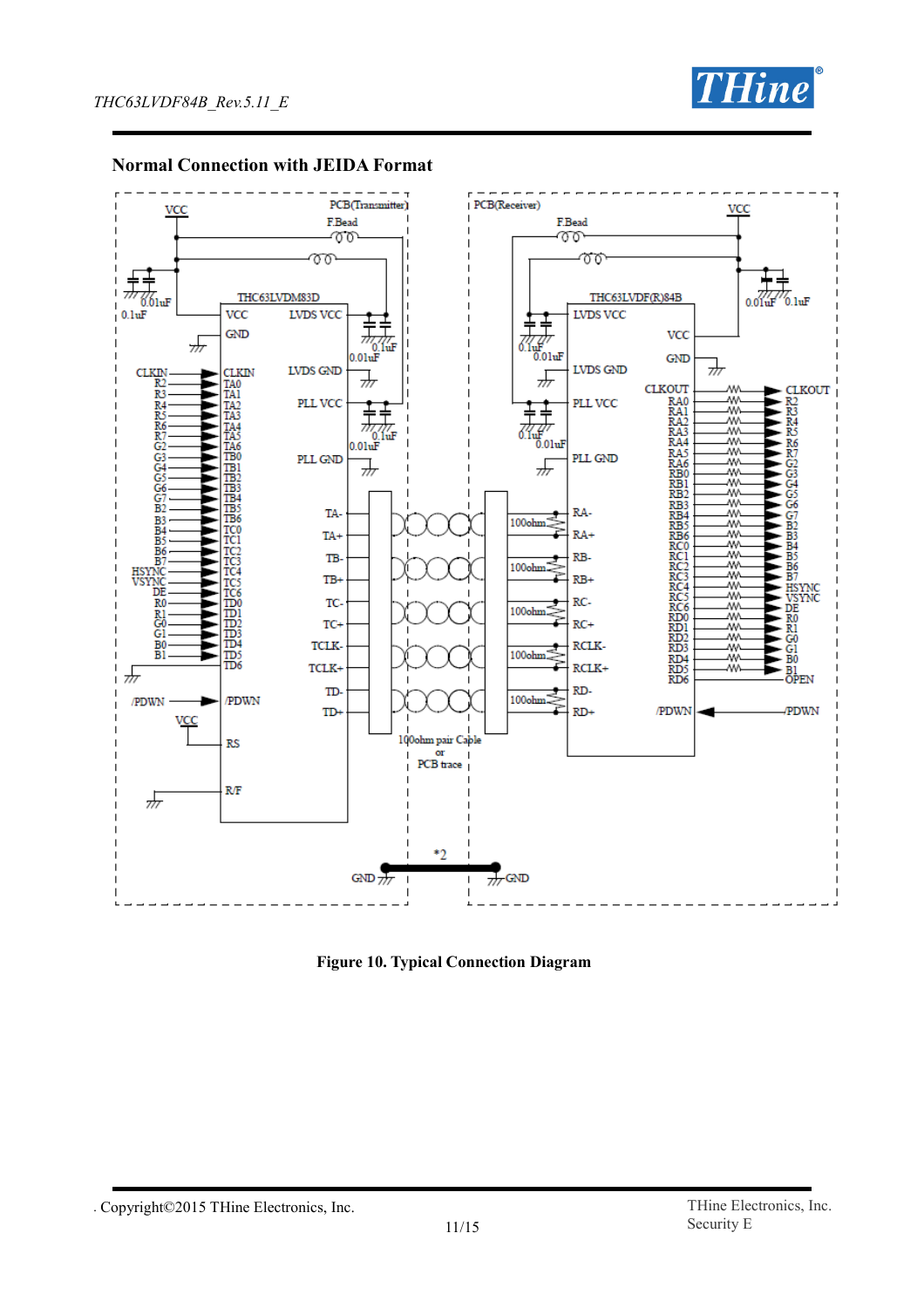

#### **Notes**

1) Cable Connection and Disconnection Do not connect and disconnect the LVDS cable, when the power is supplied to the system.

#### 2) GND Connection

Connect each GND of the PCB which THC63LVDM83D and LVDS-Rx on it. It is better for EMI reduction to place GND cable as close to LVDS cable as possible.

#### 3) Multi Drop Connection

Multi drop connection is not recommended.



**Figure 11. Multi Drop Connection**

#### 4) Asynchronous use

Asynchronous using such as following systems is not recommended.





**Figure 12. Asynchronous Use**

<sup>.</sup> Copyright©2015 THine Electronics, Inc. THine Electronics, Inc.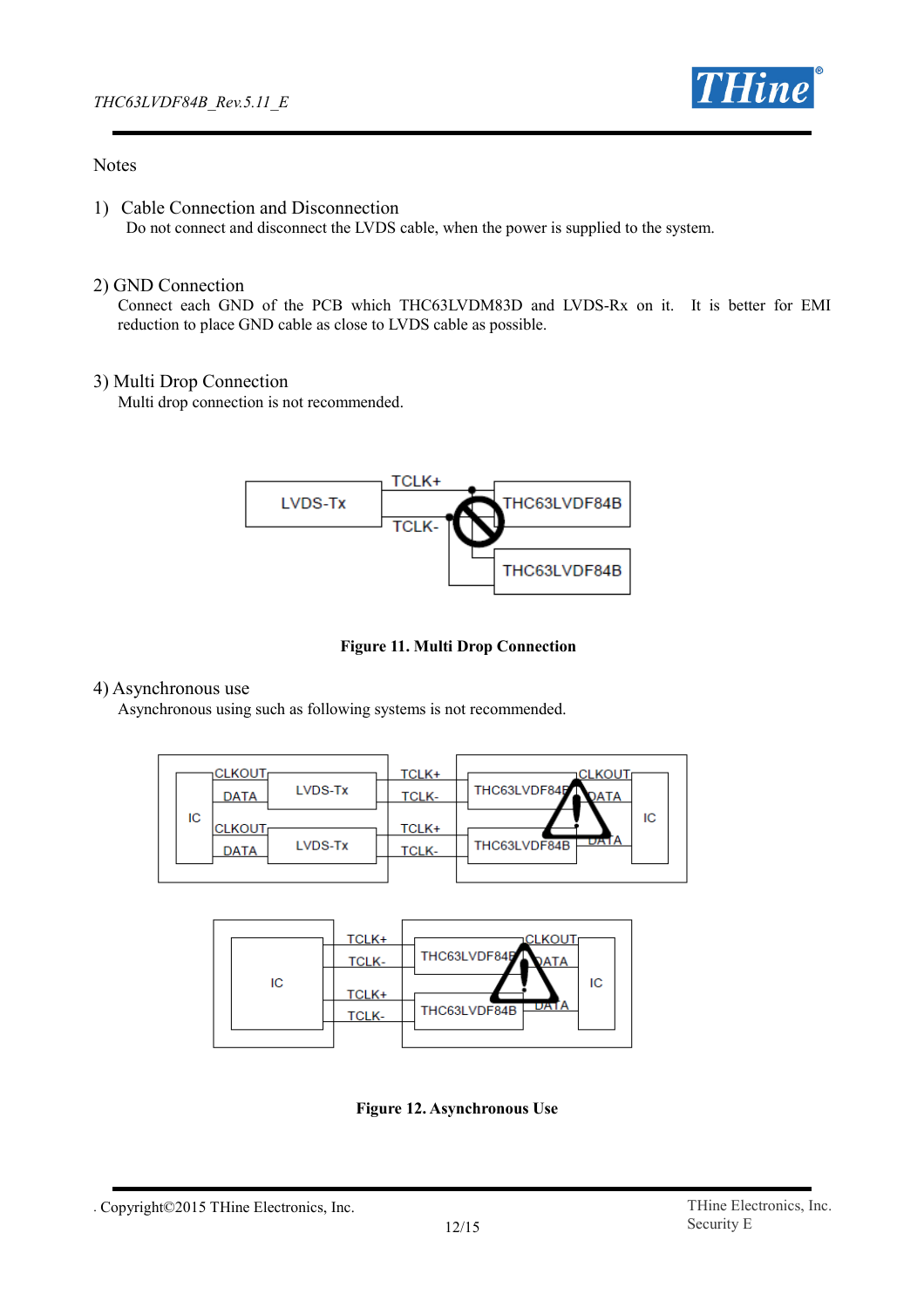

Package







UNIT:mm



<sup>.</sup> Copyright©2015 THine Electronics, Inc. THine Electronics, Inc.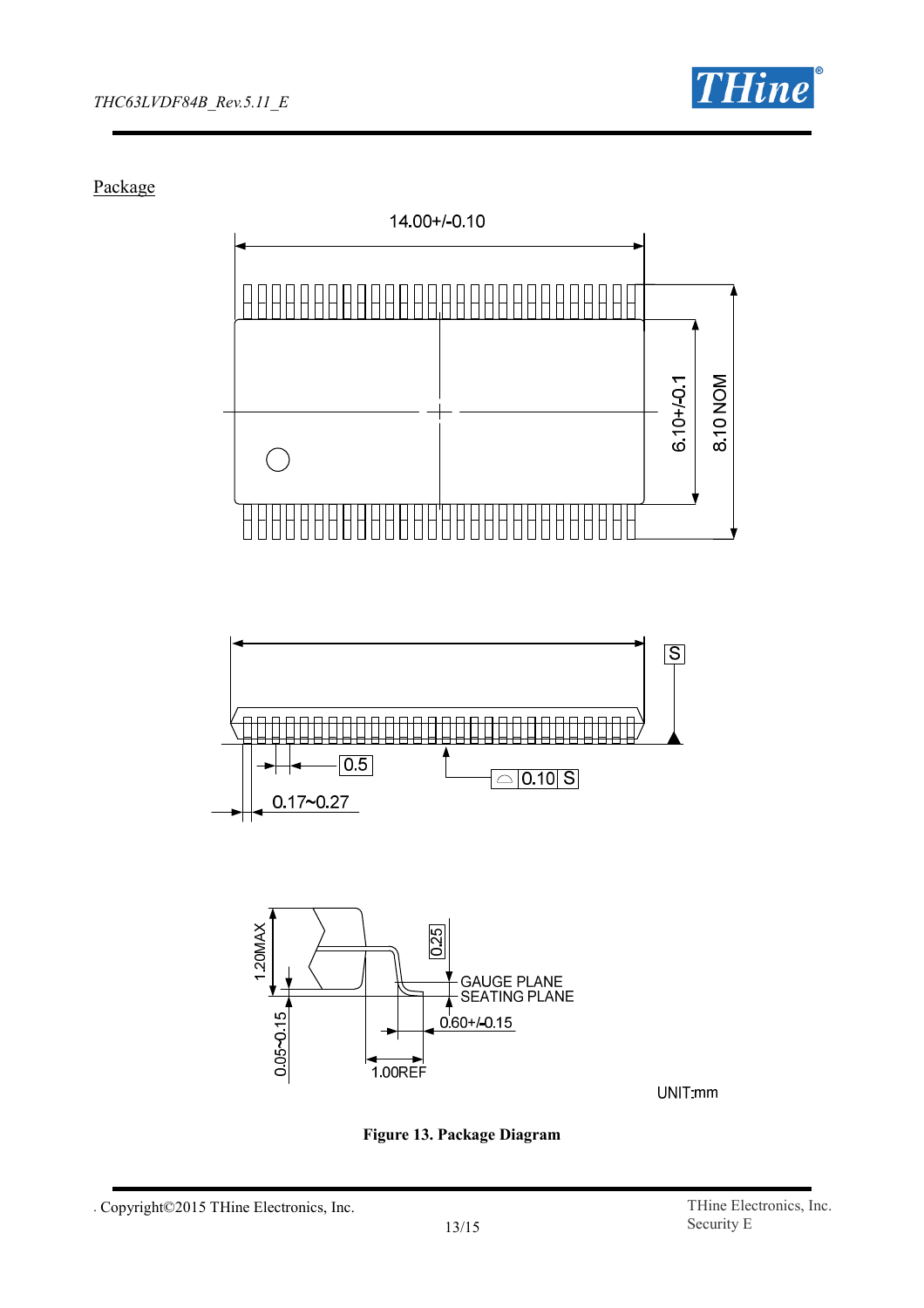

## Reference Land Pattern



**Figure 14. Reference of Land Pattern**

The recommendation mounting method of THine device is reflow soldering. The reference pattern is using the calculation result on condition of reflow soldering.

**Notes** 

This land pattern design is a calculated value based on JEITA ET-7501.

Please take into consideration in an actual substrate design about enough the ease of mounting, the intensity of connection, the density of mounting, and the solder paste used, etc… The optimal land pattern size changes with these parameters. Please use the value shown by the land pattern as reference data.